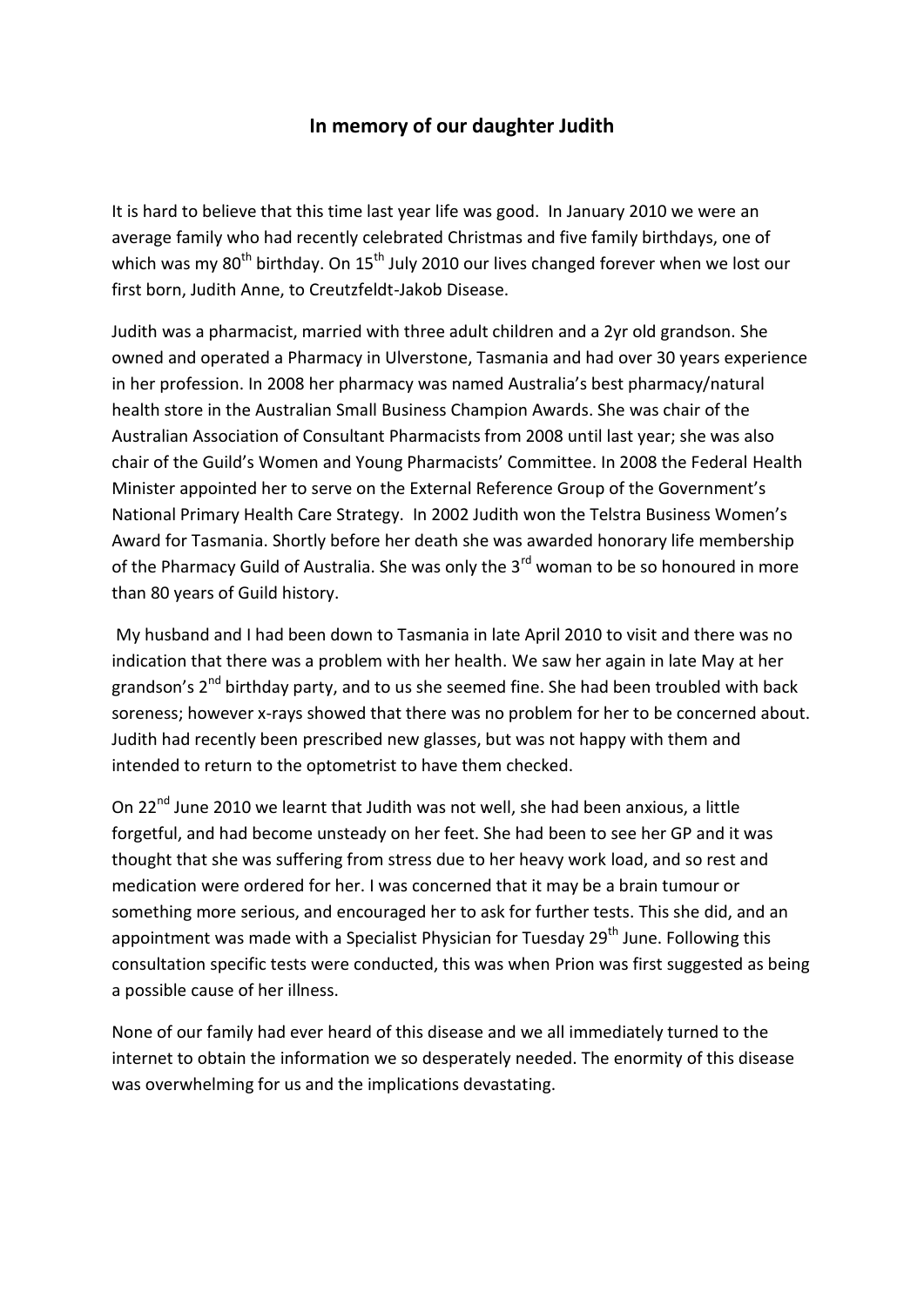During this time I had been talking to Judith each day on the phone and she was bright and chatty as usual, although a little forgetful. I had already arranged to fly to Tasmania on  $30<sup>th</sup>$ June to support her and to see her condition for myself. With this new development uppermost in my mind, I was extremely apprehensive as to how I would react on seeing my daughter. I was terrified that I would not be able to control my emotions and succumb to the fears that were fast overwhelming me. However on seeing her I had only thoughts of being there with her, determined that we would share the good and the bad times together. Strangely it seemed to be the normal thing to do.

When I first saw Judith she was walking with a jerky leg movement and holding onto the wall and then the bench in order to support herself. She greeted me with her usual beautiful smile and we made light of her unsteadiness. Judith's husband had been doing the cooking and we enjoyed a glass of wine that night with our evening meal. We discussed the visit to Launceston Hospital as they were to leave at 8 am the next day. On rising the following morning she had forgotten all about the trip. On mention of the appointment at the hospital, she asked me if it was for more tests and at what time were they to leave. It turned out to be a long day for her as they arrived home just before 10 pm, she was very tired.

Each day during my stay her condition deteriorated and she became more restless, due in part to the involuntary movements of her arms and legs. She became increasingly more anxious that no diagnosis was forthcoming, and that there had been no improvement to her health. However she was enjoying her food, though it would take her a long time to finish her meal. Early on the morning of the  $4<sup>th</sup>$  July 2010 I found Judith in the bathroom in a trance like state. I was unable to move her or get any response from her. The family were taking turns at sleeping with her as she was rising frequently during the night to go to the toilet and walk around the house. At times when she became excited her voice would be raised and her demeanour would become very intense. She became more dependent on her family to help her dress, toilet and feed her. It was here in Tasmania that I had my last reasonable and coherent conversation with my daughter.

On 5<sup>th</sup> July 2010 Judith left her home in Tasmania to come to St. Vincent's Hospital in Melbourne. She was no longer capable of independent movement and was confined to a wheelchair. Her husband and children travelled with her to Melbourne, the cargo lift was required to transfer her onto the plane.

On arriving in Melbourne the following day I realised how much my daughter had deteriorated in just 24 hours. Her conversation was limited, and then it was mainly in response to questions or comments made by those present. While in hospital she experienced some panic attacks which were distressing to us all. At St. Vincent's tests were organised under the direction of CJD specialists. A lumbar puncture test was performed as well as a MRI. These tests were positive to CJD.